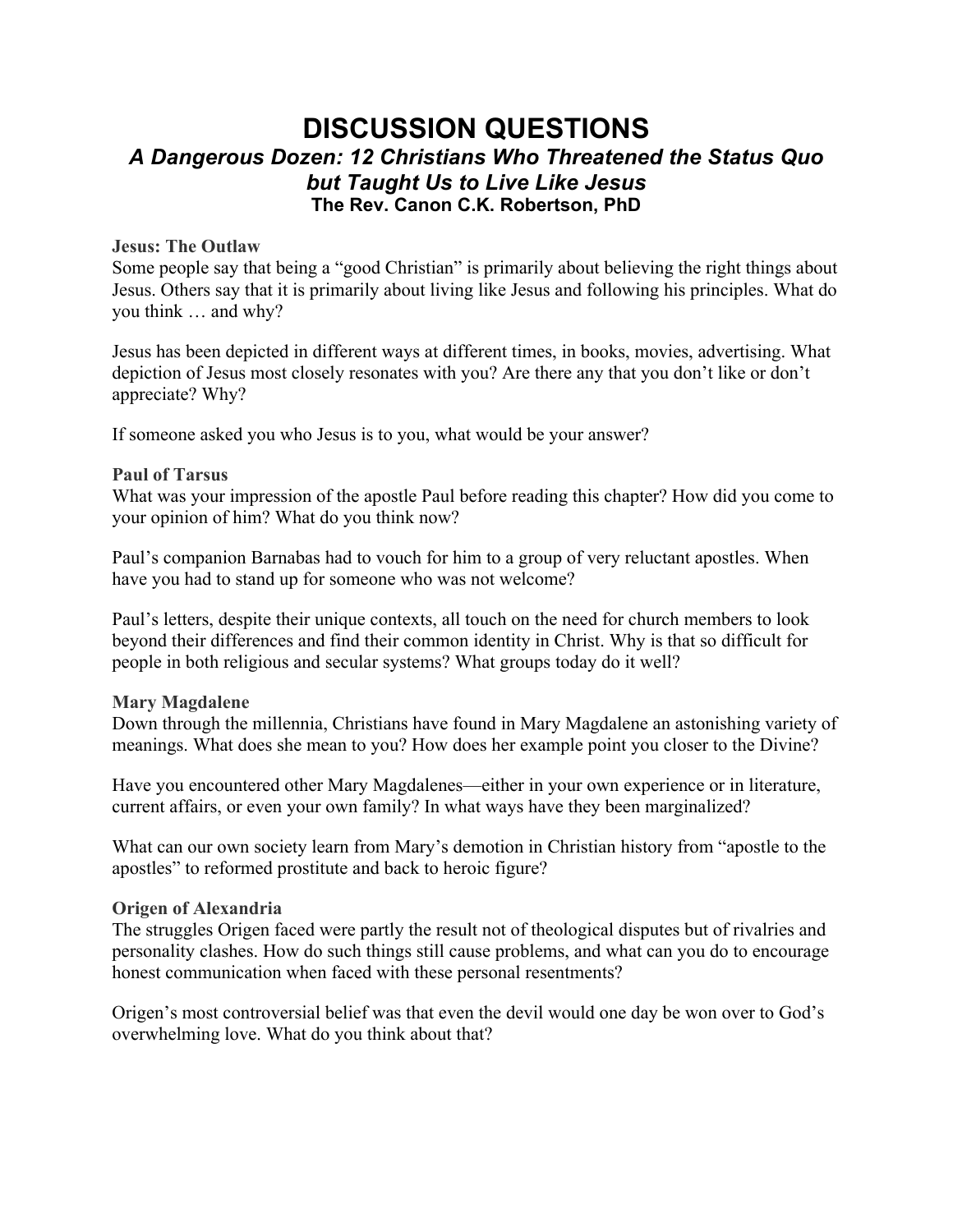Another hot-button issue introduced by Origen was his own version of reincarnation, in which human beings are reborn until the time when they finally accept the transforming love of God. Why is this idea even now appealing to some and repulsive to others?

#### **Francis of Assisi**

Before reading this chapter, what was your image of Francis? How, if at all, did your views change?

In what ways do we see our society taking seriously the notion of all of creation as "brother" and "sister"? How are we still falling short of Francis's ideals?

It has been said that no system can stay at the same level of intensity forever and has to be "domesticated" in order to survive. Do you agree with this? What was lost in the transition of leadership from Francis to Elias? What was gained?

#### **Hildegard of Bingen**

Music was such an important part of Hildegard's worship and life. How does music enter into your own experience of God?

Hildegard had strong feelings about decisions being made without consulting the person involved. Have you ever experienced a sense of powerlessness while others made important decisions for you? How does Hildegard's response offer you inspiration?

What could Hildegard's concept of "greenness" mean for our society today?

# **Thomas Cranmer**

Though Cranmer was a man of strong conviction; he sought the moderate, middle way. Far from being the way of easy compromise, his way of moderation was challenged and challenging.

When has your faith journey compelled you to look for a middle way?

Cranmer recanted and then recanted his earlier recantation. Have there been times when you realized you had made a mistake and needed to change your course?

The Anglican way that Cranmer initiated asserted that common prayer, not common agreement, is what joins Christians together. Do you know some Christians with whom you disagree on significant issues, yet still feel comfortable praying with them?

# **Sojourner Truth**

There was nothing pretentious about Sojourner Truth. She was always direct, always honest in her dealings with people. Whom do you go to when you need forthright, honest feedback? Would others come to you for the same? If not, why not?

How did Sojourner pave the way for other prophets who would fight for full and equal rights for all? Where do we still see a need for such prophets?

Sojourner spoke of "God's breath" filling her and making her a new person. When have you experienced "God's breath" in you or in someone you know?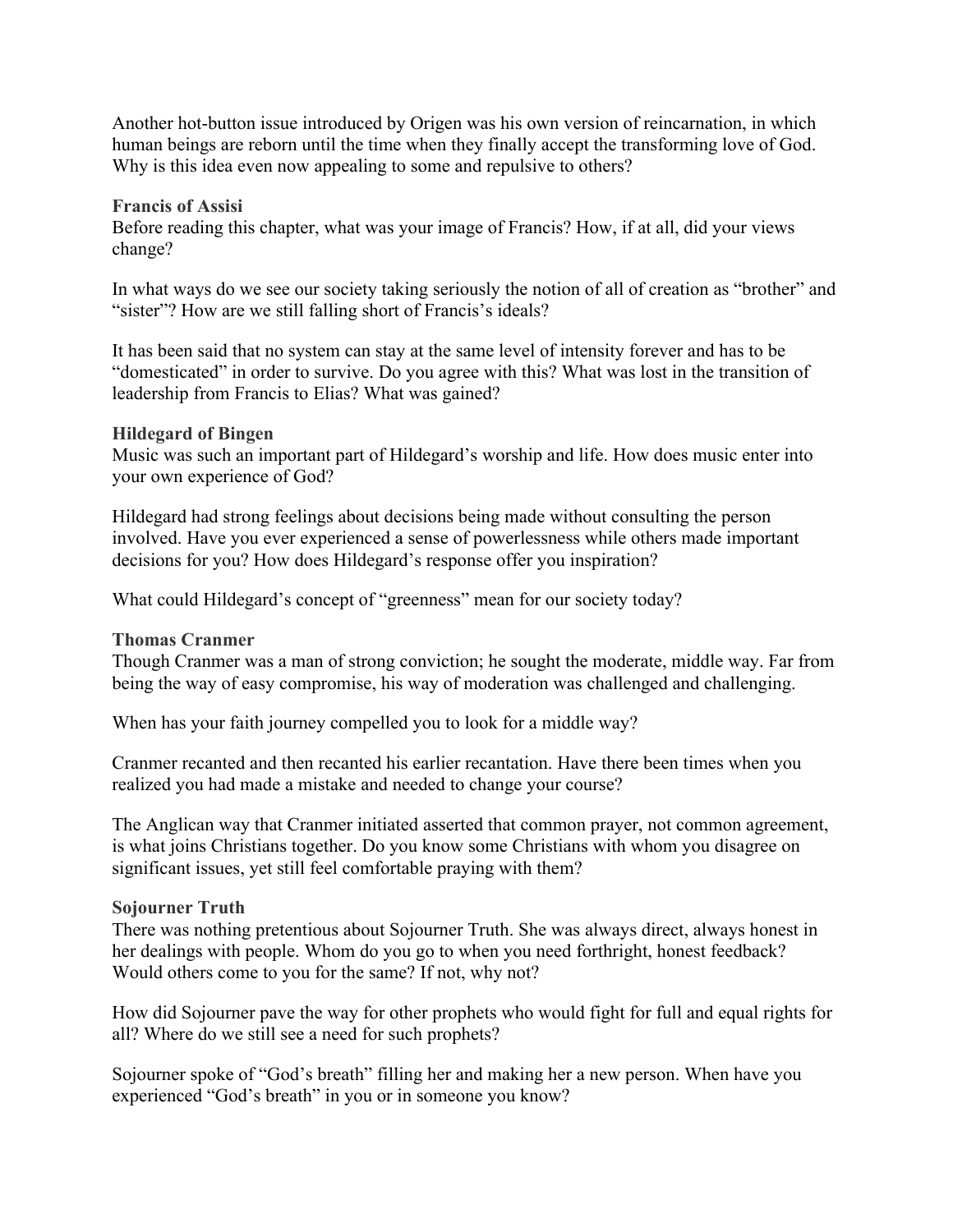#### **Dorothy Day**

The gospel called Dorothy Day to devote her life to the poor and marginalized. Why do you think her work posed a threat to Church authorities?

Who are contemporary leaders who minister to the poor or who work for causes such as ending war? In what ways is their work related to the work of Dorothy Day?

Dorothy Day sought to live a life of "little works." How can you adopt that philosophy in your own life?

# **Dietrich Bonhoeffer**

From the earliest days of the Nazi rise to power, Bonhoeffer was one of very few who called the Church to beware. What if he had been wrong? How do we know when we need to speak out and when to stay silent?

For Bonhoeffer, the formation of Christian leaders was crucial to the work of the gospel. What are some ways that you can help in the formation of faithful Christian leaders today?

Bonhoeffer felt dread and even self-doubt while in prison, yet he pressed on in faith nonetheless. When you have found yourself near despair? What has kept you going?

# **Janani Luwum**

Janani Luwum faced criticism from both sides for his approach to Church–state relations. In our more democratic context, what does it mean to stand for Christ and for God's children in need?

Regarding Idi Amin, Luwum said that "even the president needs friends." What does it mean to show "friendship" to leaders when they are clearly in the wrong?

It is not difficult to see how Luwum was influenced by figures such as Gandhi and Martin Luther King Jr. Who are persons you have not met but whose life and teachings have influenced you?

# **Oscar Romero**

In the movie of Romero's life, it is easy to see his reluctance to stir up trouble. Only after the murder of his friend Father Grande did he find the courage to speak up. What has kept you from speaking up in the past?

Romero called his opponents to repent and be forgiven—a tall order when one considers the oppression they enforced. When is it appropriate for soldiers and others under authority to say no and go against their superiors?

Janani Luwum and Oscar Romero were contemporaries. What similarities do you see in them, and what differences?

What does the phrase *the violence of love* mean to you? Is it real, or realistic?

**K.H. Ting**